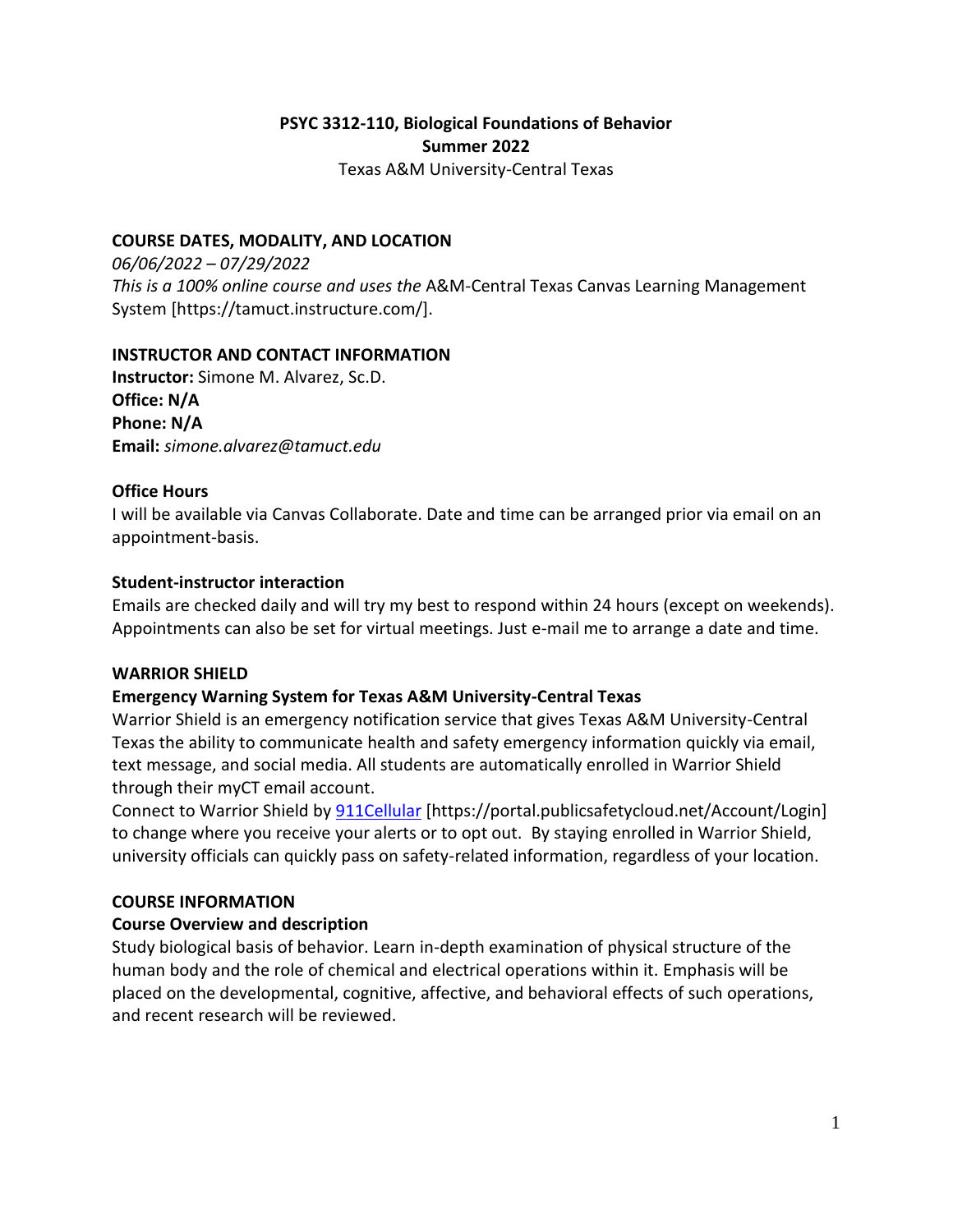# **Student Learning Outcomes**

- Identify systems and structures of the nervous system, describe and explain their functions
- Identify and describe sensory and motor systems
- Describe neurodevelopment, neuroplasticity, and neurosystem damage
- Describe the endocrine system and its impact on behavior
- Describe the role of the brain in learning, memory, and language
- Describe the fundamental characteristics (from a biopsychology perspective) of hunger and eating, sexual behavior, sleep, and drug use
- Describe the role of the nervous system in health and disease
- Describe and apply the principles of biopsychology to better understand behavior, and behavioral and physiological problems

# **Required Reading and Textbook(s)**

Pinel, J. P. (2018). *Biopsychology*. Pearson education (10th ed.). (ISBN: 9780134203690)

# **Recommended Reading**

American Psychological Association. (2019). *Publication manual of the American psychological*  association (7<sup>th</sup> ed.). Washington, DC: Author. (ISBN: 978-1-4338-3216-1)

*Research Experience Requirement:* Students in selected psychology courses (PSYC 3307, PSYC 3309, PSYC 3312, PSYC 3330, PSYC 4320) are required to engage in research experience activities as part of the course. The research experience activity includes writing summaries of peer reviewed research articles that are related to the course content. If students choose not to write article summaries, they can participate in research studies directly related to psychology to gain this experience.

**Sign Up:** To receive credit for a research experience activity, students must create an account in SONA. The university SONA account is where students will enter their research article summaries or sign up to participate in research projects (https://tamuct.sona-systems.com). Students should view the introductory tutorial video before using SONA (https://www.youtube.com/watch?v=\_1OnT2ZU6QQ). Students who have problems signing up for SONA or have questions should contact the professor of the course.

**Credits:** Students are required to complete 3 research experience credits in this course. The first research credit must be earned before the midterm of the course which is **June 26, 2022.**  Credit is allotted as follows and is determined by the researcher (not the course instructor) based on estimated participation time:

•1 credit for each summary of a peer-reviewed, research article •1 credit for each hour (60 minutes) of research participation (in-person or online)

•1⁄2 credit for each 1⁄2 hour (30 minutes) of research participation (in-person or online)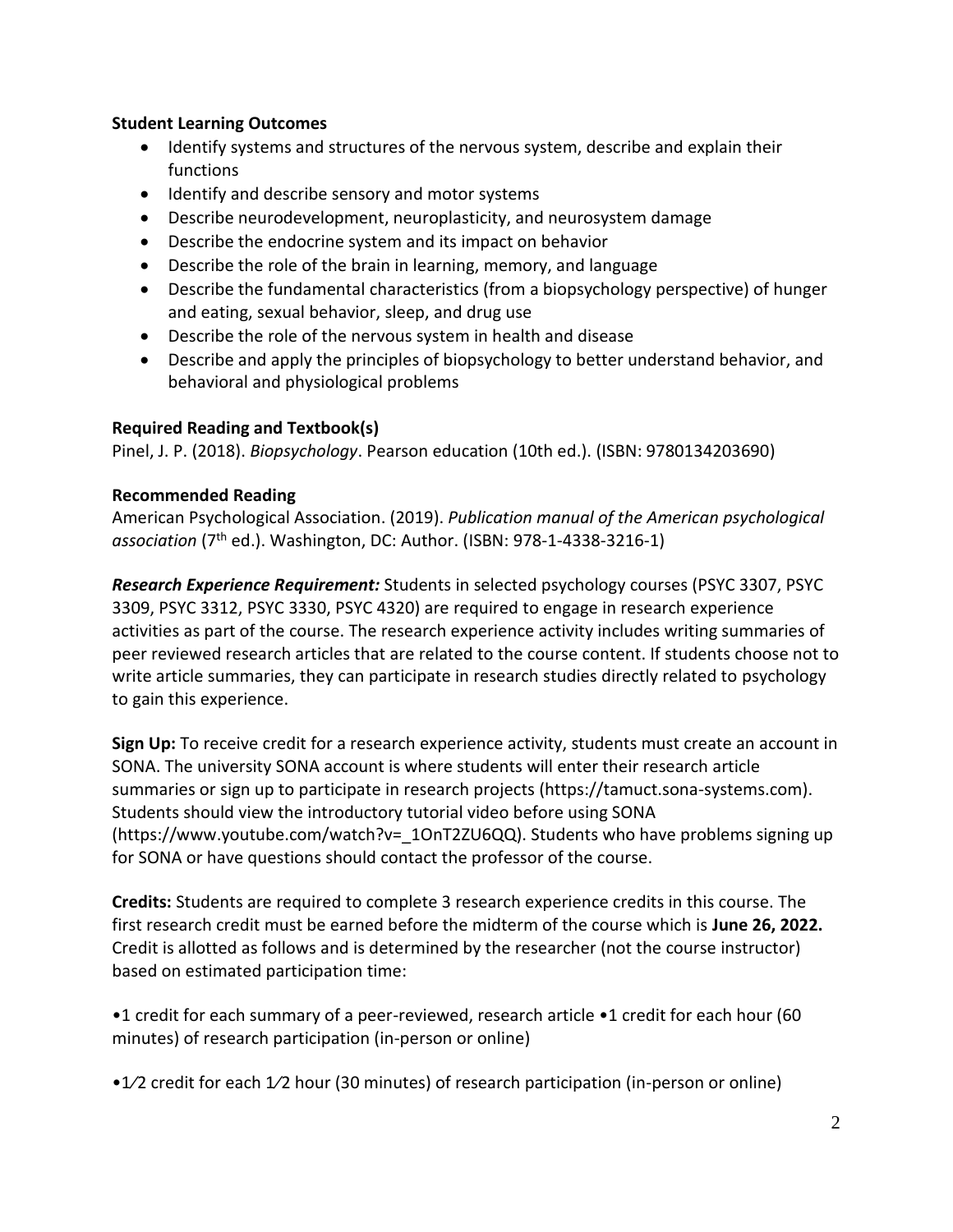Students who drop a class after having earned research experience credit cannot apply any accumulated credit from that class towards future semesters; however, credits in SONA can be transferred from one course to another in the same semester. Credits from previous semesters are not permitted to be transferred for current semester use.

**Penalties:** Any student who has not earned 1 research credit before the mid-term of the course will be penalized 1 letter grade on the final course grade. Any student who has not earned all required research credits prior to the opening of the final exam period for the course will be penalized 1 letter grade on the final course grade for every research credit short of the required 3 research credits (e.g., missing 2 credits will result in a 2 letter grade reduction in the final course grade).

### **COURSE REQUIREMENTS**

### **What you will be graded on:**

#### **I. Chapter Quizzes (25 pts each x 17 = 425 pts total):**

There will be 17 Chapter quizzes during this course. Quizzes will be online, open book, and open note but must be completed individually. Quizzes must be taken in Canvas on the dates in the attached schedule (see course calendar). Once begun, quizzes must be completed within 60 minutes. You will be given one opportunity to take each quiz. Make sure that you are someplace with a reliable connection to Canvas. Student computer or student internet service provider problems will not be accepted as an excuse for failing to take or complete the quiz. Students will only be allowed to retest if there is a problem with Canvas or with university computing facilities. If a problem occurs with university equipment, please have the computing lab staff document the problem. Alternate test forms may be presented to the students. If you want to challenge a test item, you will do so in writing no later than 1-day after the test has been closed. You are required to provide me with the question, your argument as to why the quiz question is incorrect and any supporting information from the text or your notes supporting your argument. Your misunderstanding or misinterpretation of the item is not justification to present a challenge to the quiz. Students are on the honor system for these quizzes and any violation will result in the student receiving a zero (0) for the quiz and the possibility of further sanctions according to university policy (see Academic Honesty & Integrity, below). Make-up quizzes will only be given for university excused absences. The professor reserves the right to change the quiz format for make-up quizzes (e.g. essay as opposed to objective). Appropriate documentation will be required to be given a make-up quiz. If you know that you will not be able to take a quiz by the due date, contact me **PRIOR** to the scheduled date, alternate arrangements may be made at my discretion.

#### **II. Concept essay (100 pts)**

Each student will be required to create a concept essay, worth 100 points. The resulting paper should be written **in current APA style**, 3-4 pages, excluding cover sheet and references. Additional guidelines and a grading rubric will be posted in a separate document on Canvas.

#### **III. Homework (25 pts each x 5 = 125 pts total)**

Overall, there will be five homework assignments. Students are required to submit their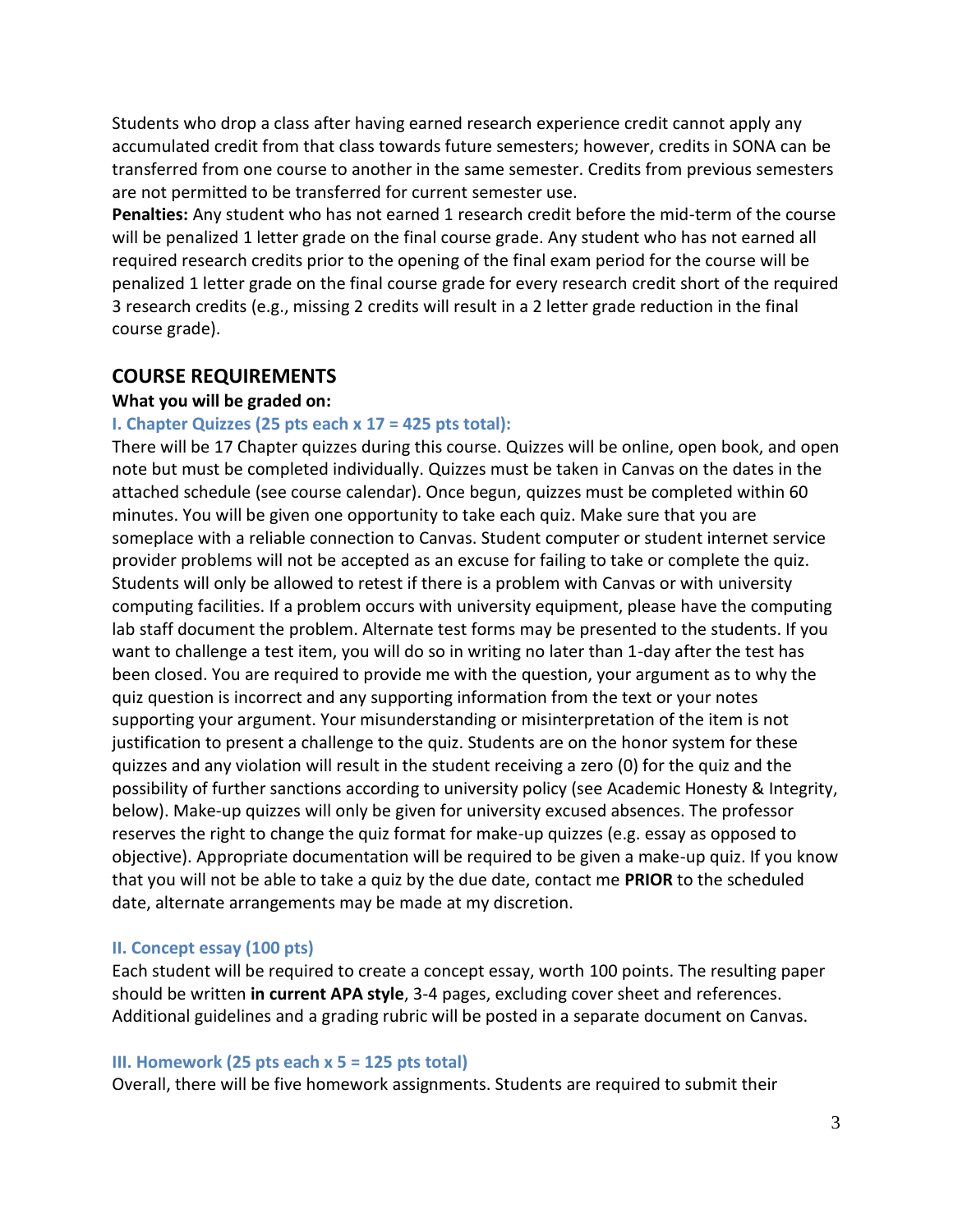assignments through the appropriate assignment tab in Canvas. Students should work on these homework assignments individually.

# **IV. Discussion questions + responses to classmates (25 pts each x 4 = 100 pts total)**

You will have five discussion board posts during the semester and will be required to comment according to the instructions in the assignment (i.e., number of original posts and posts to classmates). All posts must be substantive and demonstrate that you are actively engaged with the material. Some discussion questions may require you to conduct internet research. In order to get full credit for your individual and response posts, you must create and respond to the questions as outlined by the grading criteria for the instruction assignment in Canvas. Each discussion is worth 25 points (The initial introductory post is worth 15 points, each of the two responses to your classmates is worth 5 points).

You can find your questions posted in the "Discussions" tab in Canvas. Posts will open and will close at the day and time indicated in Canvas.

# **V. Comprehensive Final Exam (250 pts)**

A comprehensive final examination that includes all content discussed in the course will be available during final exam week. The exam must be completed by 23:59 on July 30<sup>th</sup>. You may use your book and notes when taking the exam. However, using internet resources and/or working with another individual to complete the exam constitute academic dishonesty and will result in failure of the exam and potentially other academic consequences.

### **Grading Criteria Rubric and Conversion**

| Discussion questions/responses (4 x 25) | 100  |
|-----------------------------------------|------|
| Homework (5 x 25)                       | 125  |
| Quizzes (17 x 25)                       | 425  |
| Concept essay                           | 100  |
| Final exam                              | 250  |
| <b>TOTAL</b>                            | 1000 |

Course grades will be based on the percentage of total points earned by each student and will be assigned as follows:

|                    |   | understanding of content | of content            |                      | understanding of content understand content |
|--------------------|---|--------------------------|-----------------------|----------------------|---------------------------------------------|
| Mastery of content |   | Above average            | Average understanding | <b>Below average</b> | <b>Failure to</b>                           |
| 900-1000 pts       |   | 800-899 pts              | 700-799 pts           | 600-699 pts          | $<$ 600 pts                                 |
| 90-100 %           | в | 80-89 %                  | 70-79 %               | $60 - 69%$           | F (560%)                                    |

#### **Posting of Grades**

Grades will be kept on Canvas gradebook. Grades will be posted for assignments no later than a week from assignment submission. Students should monitor their grading status through this tool.

### **Grading Policies**

Students are to adhere to deadlines for submission of assignments as stated in each assignment description or syllabus. **There is no tolerance for late submissions, students must work within deadlines!** All online work submitted for class MUST be submitted through the assignment links on Canvas; no work submitted by email will be accepted unless arranged with me beforehand.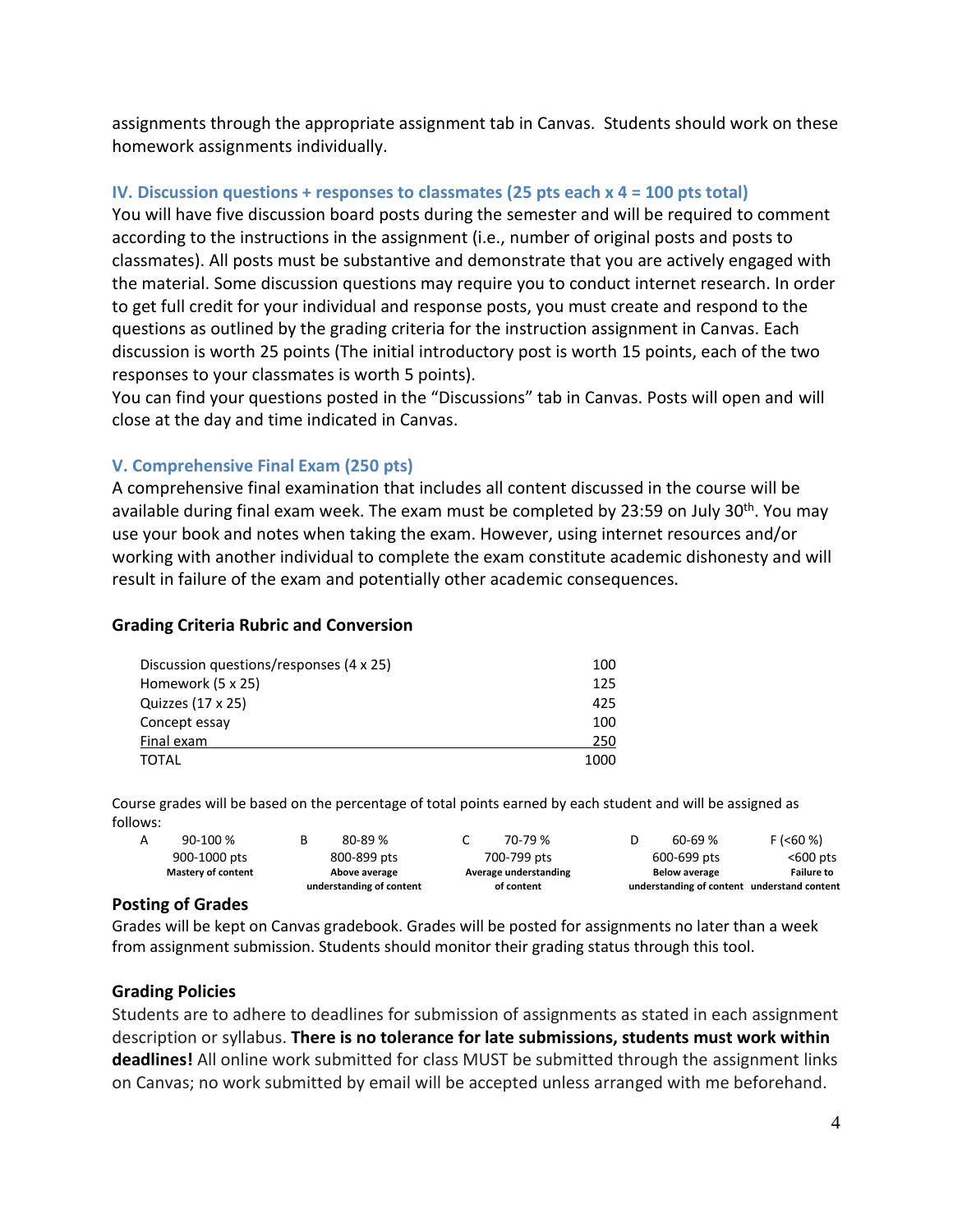# **COURSE OUTLINE AND CALENDAR Complete Course Calendar**

| <b>Week</b>        | <b>Dates</b>                                                                                                                                                                   | Chapter(s) | <b>Topic</b>                          | <b>Assignment due</b>                |  |  |  |  |
|--------------------|--------------------------------------------------------------------------------------------------------------------------------------------------------------------------------|------------|---------------------------------------|--------------------------------------|--|--|--|--|
|                    | -Obtain a copy of the textbook and familiarize yourself with the syllabus                                                                                                      |            |                                       |                                      |  |  |  |  |
| Getting<br>started | -Establish library access from home and Identify at least two computers w/internet access that<br>you can use for class $\boxtimes$ To stay on track, check off completed work |            |                                       |                                      |  |  |  |  |
| $\mathbf{1}$       | $6/6 - 6/12$                                                                                                                                                                   | $1 + 5$    | Introduction to<br>Post Discussion #1 |                                      |  |  |  |  |
|                    |                                                                                                                                                                                |            | Biopsychology                         | $\Box$ Homework #1                   |  |  |  |  |
|                    |                                                                                                                                                                                |            | Research Methods in                   | $\Box$ Quiz Chapter1                 |  |  |  |  |
|                    |                                                                                                                                                                                |            | Biopsychology                         | $\Box$ Quiz Chapter 5                |  |  |  |  |
| $\overline{2}$     | $6/13 - 6/19$                                                                                                                                                                  | 2,3,4      | Foundations of                        | $\Box$ Discussion #2                 |  |  |  |  |
|                    |                                                                                                                                                                                |            | Biopsychology                         | $\Box$ Homework #2                   |  |  |  |  |
|                    |                                                                                                                                                                                |            |                                       | $\Box$ Quiz Chapter 2                |  |  |  |  |
|                    |                                                                                                                                                                                |            |                                       | $\Box$ Quiz Chapter 3                |  |  |  |  |
|                    |                                                                                                                                                                                |            |                                       | □ Quiz Chapter 4                     |  |  |  |  |
| 3                  | $6/20 - 6/26$                                                                                                                                                                  | 6,7,8      | Sensory and Motor Systems             | $\square$ SONA: 1 credit due 6/26    |  |  |  |  |
|                    |                                                                                                                                                                                |            |                                       | $\Box$ Discussion #3                 |  |  |  |  |
|                    |                                                                                                                                                                                |            |                                       | $\Box$ Homework #3                   |  |  |  |  |
|                    |                                                                                                                                                                                |            |                                       | $\Box$ Quiz Chapter 6                |  |  |  |  |
|                    |                                                                                                                                                                                |            |                                       | $\Box$ Quiz Chapter 7                |  |  |  |  |
|                    |                                                                                                                                                                                |            |                                       | $\Box$ Quiz Chapter 8                |  |  |  |  |
| $\overline{4}$     | $6/27 - 7/3$                                                                                                                                                                   | 9,10,11    | <b>Brain Plasticity</b>               | Discussion #4                        |  |  |  |  |
|                    |                                                                                                                                                                                |            |                                       | $\Box$ Homework #4                   |  |  |  |  |
|                    |                                                                                                                                                                                |            |                                       | $\Box$ Quiz Chapter 9                |  |  |  |  |
|                    |                                                                                                                                                                                |            |                                       | □Quiz Chapter 10                     |  |  |  |  |
|                    |                                                                                                                                                                                |            |                                       | $\Box$ Quiz Chapter 11               |  |  |  |  |
| 5                  | $7/4 - 5/10$                                                                                                                                                                   | 12,13      | <b>Biopsychology of Motivation I</b>  | $\Box$ Quiz Chapter 12               |  |  |  |  |
|                    |                                                                                                                                                                                |            |                                       | $\Box$ Quiz Chapter 13               |  |  |  |  |
| 6                  | $7/11 - 7/17$                                                                                                                                                                  | 14,15      | <b>Biopsychology of Motivation</b>    | $\Box$ Quiz Chapter 14               |  |  |  |  |
|                    |                                                                                                                                                                                |            | Ш                                     | □Quiz Chapter 15                     |  |  |  |  |
|                    |                                                                                                                                                                                |            |                                       | $\Box$ Concept Essay                 |  |  |  |  |
| $\overline{7}$     | $7/18 - 7/24$                                                                                                                                                                  | 16,17      | Disorders of Cognition and            | $\Box$ Quiz Chapter 16               |  |  |  |  |
|                    |                                                                                                                                                                                |            | Emotion                               | Quiz Chapter 17                      |  |  |  |  |
| 8                  | $7/25 - 7/29$                                                                                                                                                                  |            | Final Exam                            | $\square$ SONA: 3 credits due 7/27   |  |  |  |  |
|                    |                                                                                                                                                                                |            |                                       | $\Box$ Final Exam due 7/29 NLT 23:59 |  |  |  |  |

**Important University Dates**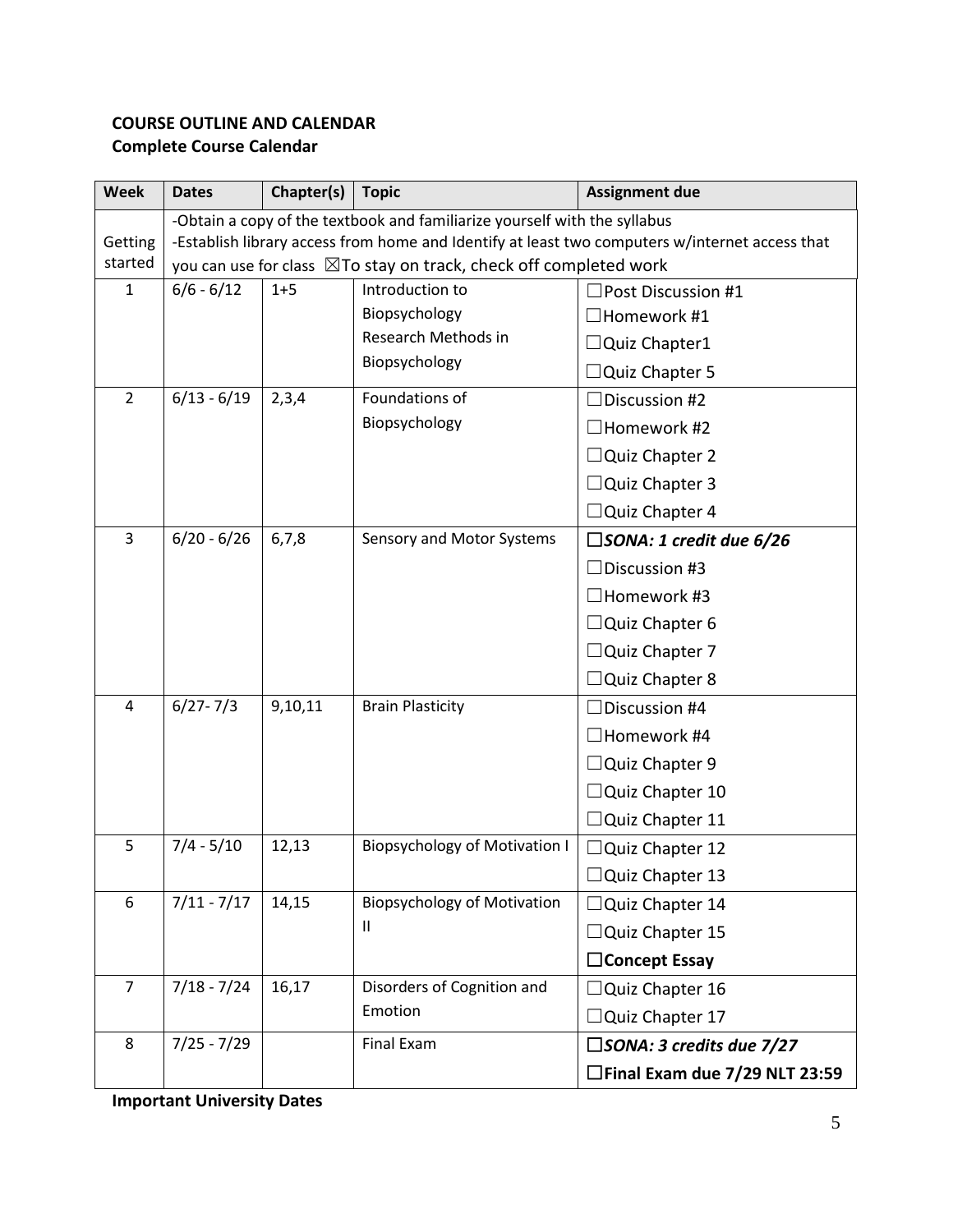# *<https://www.tamuct.edu/registrar/academic-calendar.html>*

#### **TECHNOLOGY REQUIREMENTS AND SUPPORT**

#### **Technology Requirements**

### **Technology Requirements**

This course will use the A&M-Central Texas Instructure Canvas learning management system. **We strongly recommend the latest versions of Chrome or Firefox browsers. Canvas no longer supports any version of Internet Explorer.**

Logon to A&M-Central Texas Canvas [https://tamuct.instructure.com/] or access Canvas through the TAMUCT Online link in myCT [https://tamuct.onecampus.com/]. You will log in through our Microsoft portal.

Username: Your MyCT email address. Password: Your MyCT password

#### **Canvas Support**

Use the Canvas Help link, located at the bottom of the left-hand menu, for issues with Canvas. You can select "Chat with Canvas Support," submit a support request through "Report a Problem," or call the Canvas support line: 1-844-757-0953.

For issues related to course content and requirements, contact your instructor.

#### **Online Proctored Testing**

A&M-Central Texas uses Proctorio for online identity verification and proctored testing. This service is provided at no direct cost to students. If the course requires identity verification or proctored testing, the technology requirements are: Any computer meeting the minimum computing requirements, plus web camera, speaker, and microphone (or headset). Proctorio also requires the Chrome web browser with their custom plug in.

### **Other Technology Support**

For log-in problems, students should contact Help Desk Central 24 hours a day, 7 days a week

Email: [helpdesk@tamu.edu](mailto:helpdesk@tamu.edu) Phone: (254) 519-5466 [Web Chat:](http://hdc.tamu.edu/) [http://hdc.tamu.edu] *Please let the support technician know you are an A&M-Central Texas student.*

### **UNIVERSITY RESOURCES, PROCEDURES, AND GUIDELINES**

#### **Drop Policy**

If you discover that you need to drop this class, you must complete the [Drop Request](https://federation.ngwebsolutions.com/sp/startSSO.ping?PartnerIdpId=https://eis-prod.ec.tamuct.edu:443/samlsso&SpSessionAuthnAdapterId=tamuctDF&TargetResource=https%3a%2f%2fdynamicforms.ngwebsolutions.com%2fSubmit%2fStart%2f53b8369e-0502-4f36-be43-f02a4202f612) Dynamic Form through Warrior Web.

[https://federation.ngwebsolutions.com/sp/startSSO.ping?PartnerIdpId=https://eis-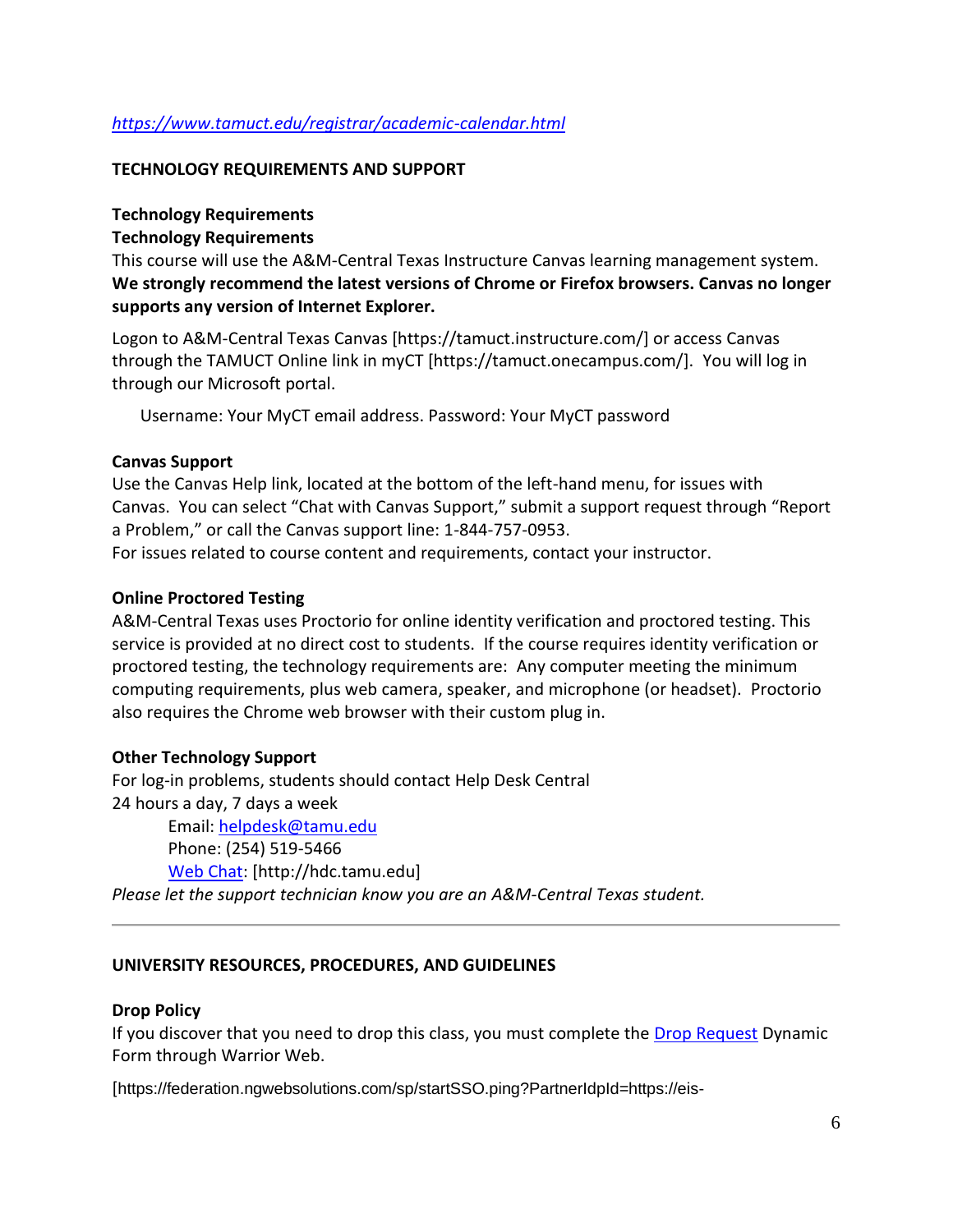prod.ec.tamuct.edu:443/samlsso&SpSessionAuthnAdapterId=tamuctDF&TargetResource=https%3a %2f%2fdynamicforms.ngwebsolutions.com%2fSubmit%2fStart%2f53b8369e-0502-4f36-be43 f02a4202f612].

Faculty cannot drop students; this is always the responsibility of the student. The Registrar's Office will provide a deadline on the Academic Calendar for which the form must be completed. Once you submit the completed form to the Registrar's Office, you must go into Warrior Web and confirm that you are no longer enrolled. If you still show as enrolled, FOLLOW-UP with the Registrar's Office immediately. You are to attend class until the procedure is complete to avoid penalty for absence. Should you miss the drop deadline or fail to follow the procedure, you will receive an F in the course, which may affect your financial aid and/or VA educational benefits.

# **Academic Integrity**

Texas A&M University -Central Texas values the integrity of the academic enterprise and strives for the highest standards of academic conduct. A&M-Central Texas expects its students, faculty, and staff to support the adherence to high standards of personal and scholarly conduct to preserve the honor and integrity of the creative community. Academic integrity is defined as a commitment to honesty, trust, fairness, respect, and responsibility. Any deviation by students from this expectation may result in a failing grade for the assignment and potentially a failing grade for the course. Academic misconduct is any act that improperly affects a true and honest evaluation of a student's academic performance and includes, but is not limited to, working with others in an unauthorized manner, cheating on an examination or other academic work, plagiarism and improper citation of sources, using another student's work, collusion, and the abuse of resource materials. All academic misconduct concerns will be referred to the university's Office of Student Conduct. Ignorance of the university's standards and expectations is never an excuse to act with a lack of integrity. When in doubt on collaboration, citation, or any issue, please contact your instructor before taking a course of action.

# For more [information regarding the Student Conduct process,](https://www.tamuct.edu/student-affairs/student-conduct.html)

[https://www.tamuct.edu/student-affairs/student-conduct.html]. If you know of potential honor violations by other students, you may [submit a report,](https://cm.maxient.com/reportingform.php?TAMUCentralTexas&layout_id=0) [https://cm.maxient.com/reportingform.php?TAMUCentralTexas&layout\_id=0].

# **Academic Accommodations**

At Texas A&M University-Central Texas, we value an inclusive learning environment where every student has an equal chance to succeed and has the right to a barrier-free education. The Office of Access and Inclusion is responsible for ensuring that students with a disability receive equal access to the university's programs, services and activities. If you believe you have a disability requiring reasonable accommodations please contact the Office of Access and Inclusion, WH-212; or call (254) 501-5836. Any information you provide is private and confidential and will be treated as such.

For more information please visit our **Access & Inclusion** Canvas page (log-in required) [https://tamuct.instructure.com/courses/717]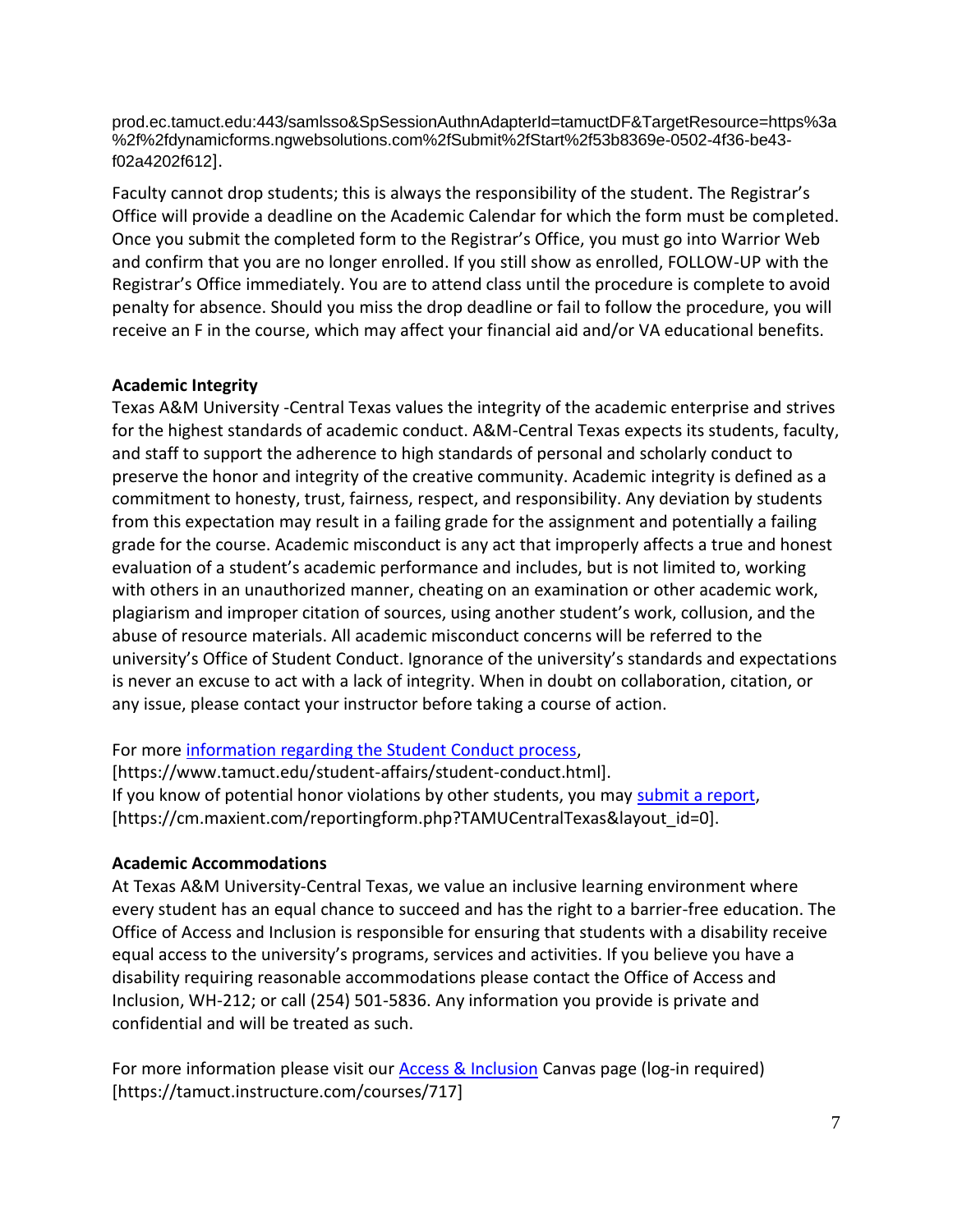# **Important information for Pregnant and/or Parenting Students**

Texas A&M University-Central Texas supports students who are pregnant and/or parenting. In accordance with requirements of Title IX and related guidance from US Department of Education's Office of Civil Rights, the Dean of Student Affairs' Office can assist students who are pregnant and/or parenting in seeking accommodations related to pregnancy and/or parenting. Students should seek out assistance as early in the pregnancy as possible. For more information, please visit [Student Affairs](https://www.tamuct.edu/student-affairs/index.html) [https://www.tamuct.edu/student-affairs/index.html]. Students may also contact the institution's Title IX Coordinator. If you would like to read more about these [requirements and guidelines](http://www2.ed.gov/about/offices/list/ocr/docs/pregnancy.pdf) online, please visit the website [http://www2.ed.gov/about/offices/list/ocr/docs/pregnancy.pdf].

Title IX of the Education Amendments Act of 1972 prohibits discrimination on the basis of sex and gender–including pregnancy, parenting, and all related conditions. A&M-Central Texas is able to provide flexible and individualized reasonable accommodation to pregnant and parenting students. All pregnant and parenting students should contact the Associate Dean in the Division of Student Affairs at (254) 501-5909 to seek out assistance. Students may also contact the University's Title IX Coordinator.

# **Tutoring**

Tutoring is available to all A&M-Central Texas students, on a remote online basis. Visit the Academic Support Community in Canvas to view schedules and contact information. Subjects tutored on campus include Accounting, Advanced Math, Biology, Finance, Statistics, Mathematics, and Study Skills. Tutors will return at the Tutoring Center in Warrior Hall, Suite 111 in the Fall 2020. Student success coaching is available online upon request.

If you have a question regarding tutor schedules, need to schedule a tutoring session, are interested in becoming a tutor, success coaching, or have any other question, contact Academic Support Programs at (254) 501-5836, visit the Office of Student Success at 212F Warrior Hall, or by emailing studentsuccess@tamuct.edu .

Chat live with a tutor 24/7 for almost any subject from on your computer! Tutor.com is an online tutoring platform that enables A&M-Central Texas students to log in and receive online tutoring support at no additional cost. This tool provides tutoring in over 40 subject areas except writing support. Access Tutor.com through Canvas.

### **University Writing Center**

Located in Warrior Hall 416, the University Writing Center (UWC) at Texas A&M University– Central Texas (A&M–Central Texas) is a free service open to all A&M–Central Texas students. For the Summer 2022 semester, the hours of operation are from 10:00 a.m.-4:00 p.m. Monday thru Thursday in Warrior Hall 416 (with online tutoring available every hour as well) with satellite hours available online only Monday thru Thursday from 6:00-9:00 p.m. and most Saturdays from 12:00-3:00 p.m.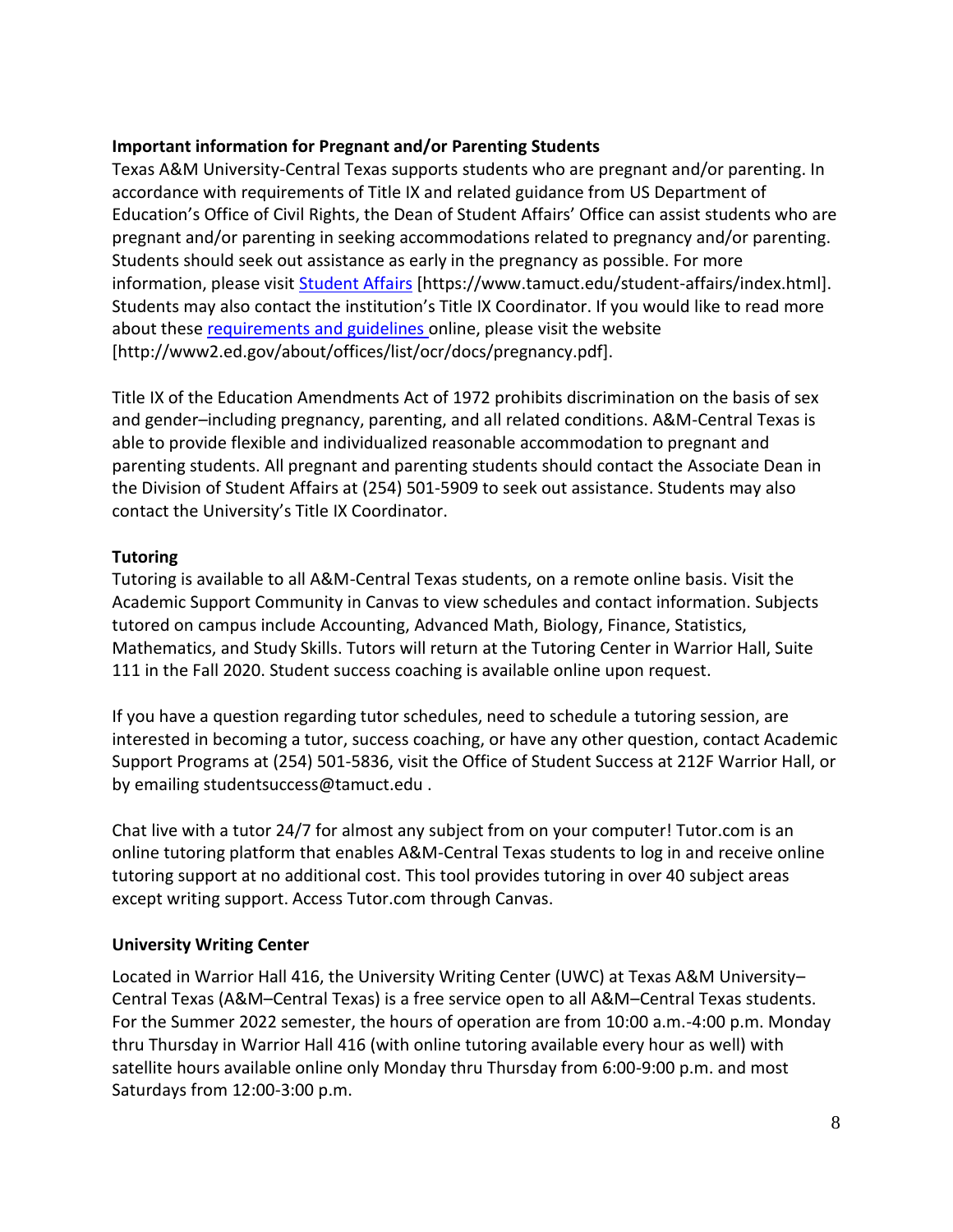Tutors are prepared to help writers of all levels and abilities at any stage of the writing process. While tutors will not write, edit, or grade papers, they will assist students in developing more effective composing practices. By providing a practice audience for students' ideas and writing, our tutors highlight the ways in which they read and interpret students' texts, offering guidance and support throughout the various stages of the writing process. In addition, students may work independently in the UWC by checking out a laptop that runs the Microsoft Office suite and connects to WIFI, or by consulting our resources on writing, including all of the relevant style guides. Whether you need help brainstorming ideas, organizing an essay, proofreading, understanding proper citation practices, or just want a quiet place to work, the UWC is here to help!

Students may arrange a one-to-one session with a trained and experienced writing tutor by making an appointment via [WCOnline](https://tamuct.mywconline.com/) at [https://tamuct.mywconline.com/]. In addition, you can email Dr. Bruce Bowles Jr. at bruce.bowles@tamuct.edu if you have any questions about the UWC, need any assistance with scheduling, or would like to schedule a recurring appointment with your favorite tutor.

# **University Library**

The University Library provides many services in support of research across campus and at a distance. We offer over 200 electronic databases containing approximately 250,000 eBooks and 82,000 journals, in addition to the 85,000 items in our print collection, which can be mailed to students who live more than 50 miles from campus. Research guides for each subject taught at A&M-Central Texas are available through our website to help students navigate these resources. On campus, the library offers technology including cameras, laptops, microphones, webcams, and digital sound recorders.

Research assistance from a librarian is also available 24 hours a day through our online chat service, and at the reference desk when the library is open. Research sessions can be scheduled for more comprehensive assistance, and may take place on Skype or in-person at the library. Assistance may cover many topics, including how to find articles in peer-reviewed journals, how to cite resources, and how to piece together research for written assignments.

Our 27,000-square-foot facility on the A&M-Central Texas main campus includes student lounges, private study rooms, group work spaces, computer labs, family areas suitable for all ages, and many other features. Services such as interlibrary loan, TexShare, binding, and laminating are available. The library frequently offers workshops, tours, readings, and other events. For more information, please visit our [Library website](https://tamuct.libguides.com/index) [http://tamuct.libguides.com/index].

### **OPTIONAL POLICY STATEMENTS**

### **A Note about Sexual Violence at A&M-Central Texas**

Sexual violence is a serious safety, social justice, and public health issue. The university offers